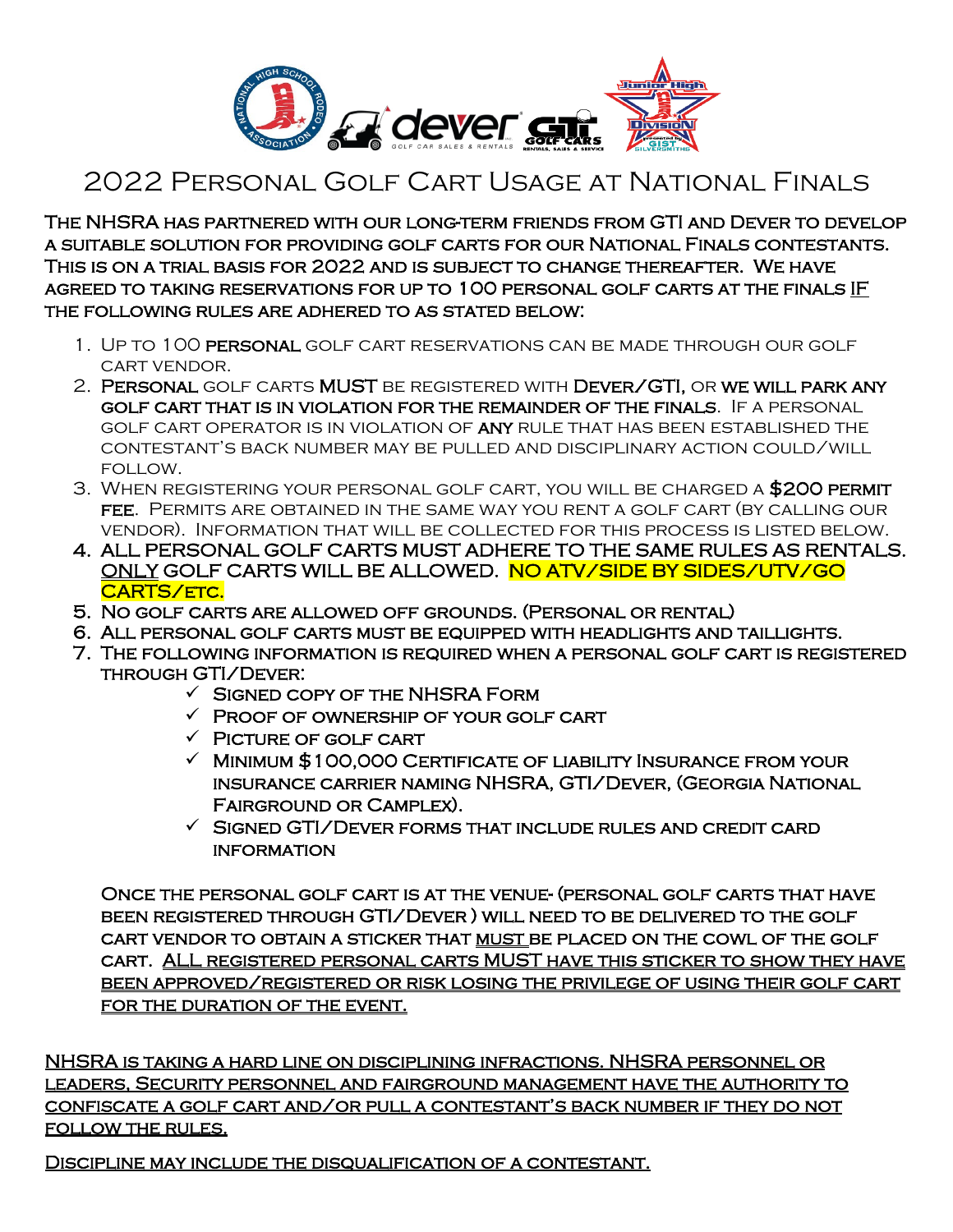

## 2022 Personal Golf Cart Usage at National Finals

## **AGREEMENT**

I have read the personal golf cart usage guidelines and will adhere to the following:

|      |                            | I HAVE REGISTERED MY GOLF CART WITH GTI/DEVER AND WILL OBTAIN A STICKER ON MY GOLF |  |
|------|----------------------------|------------------------------------------------------------------------------------|--|
| CART | <u>(INITIAL) (INITIAL)</u> |                                                                                    |  |

I AGREE WITH AND WILL ADHERE TO THE GUIDELINES PROVIDED BY GTI/DEVER **THE GUITTIAL**)

I HAVE READ AND AGREE TO THE GNFA / CAM-PLEX RULES  $\begin{bmatrix} \bullet & \bullet & \bullet \\ \bullet & \bullet & \bullet \end{bmatrix}$  (INITIAL)

I will operate my personal golf cart in a responsible manner and will not allow anyone under the AGE OF 16 OPERATE OUR PERSONAL GOLF CART ON GROUNDS  $(INITAL)$ 

| -<br>-<br><br>_______ | .<br>_ _ _ _ _ _ |
|-----------------------|------------------|
|-----------------------|------------------|

As STATED IN THE ORIGINAL DOCUMENT, THIS WILL BE A TRIAL YEAR FOR THIS PROCESS AND IS SUBJECT TO CHANGE BASED ON RESULTS.

## Thank you- NHSRA Staff